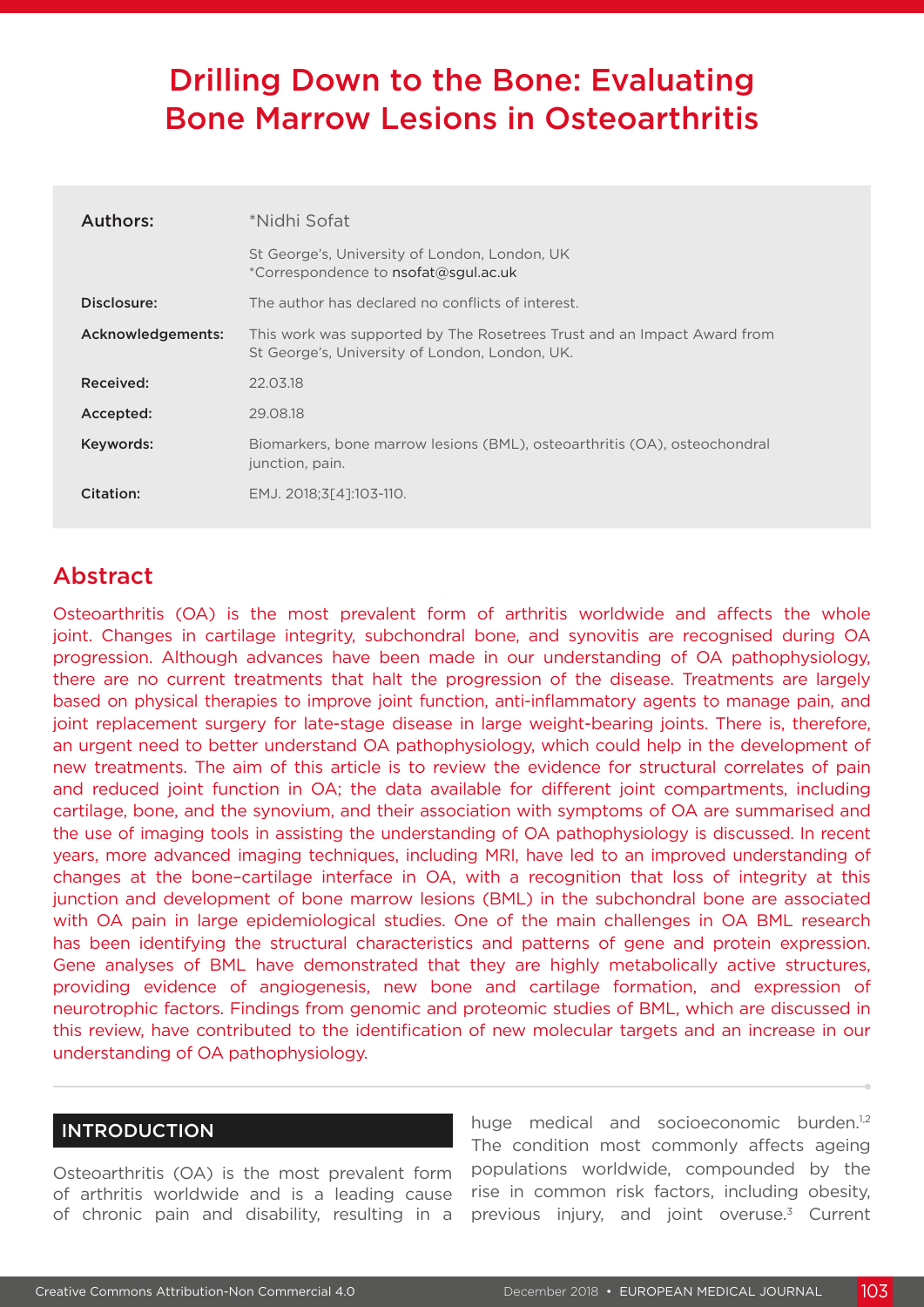concepts consider OA to be a spectrum of overlapping disorders, often with a multifactorial aetiopathogenesis and common biological, morphologic, and clinical endpoints, resulting in the structural and functional failure of the synovial joint.4,5 OA can occur in all synovial joints but is most commonly seen in large weight-bearing joints, such as the hand, hip, knee, and spine, which have the greatest impact on disability.<sup>6</sup>

OA was previously considered to be a disease affecting articular cartilage; however, current theories suggest OA has a complex pathogenesis involving all structures of the joint, including the subchondral bone, ligaments, capsule, and synovial membrane.5,6 Visualisation of changes in the bone and other structures in the OA joint has been aided by the advent of MRI-based assessments.<sup>7</sup> More recent studies have demonstrated that bone marrow lesions (BML) are an integral component of structural damage in OA and are likely to be a cause of pain.<sup>8</sup> Large cohort studies, such as MOST,<sup>9</sup> have supported observations that larger BML are associated with symptomatic OA and that synovitis, in particular detected by contrastenhanced MRI, also contributes to OA symptoms of pain and impaired function. Other studies have also indicated increasing MRI-identified cartilage loss associated with OA progression; for example, in the large dataset of the OAI study.10

Joint degeneration often results in patients presenting with clinical symptoms, such as chronic pain, joint instability, and stiffness, leading these patients to seek care. As the condition worsens, structural changes become more apparent, including radiographic changes, such as joint space narrowing, osteophytosis, and subchondral sclerosis, often visible during disease progression. However, there is evidence to suggest a poor association between radiographic joint changes and symptoms, with pain sensitisation reported by many subjects in a study of knee OA.<sup>11</sup> Recent work has also shown OA structural changes present in asymptomatic groups.<sup>12</sup> There are data to suggest that certain stratified OA subsets can worsen over time, in comparison to other types of OA, for which symptoms can stabilise.12

There are currently few therapies that reverse OA progression or arrest its development. Recent studies have suggested that invasive ankle joint distraction may encourage cartilage regrowth and functional improvement.13 Furthermore, recently, knee joint distraction has shown evidence of tissue repair $14$  and knee osteotomy surgery has shown promise of cartilage regrowth and preservation of function.15 Nonsurgical management options include implementing nonpharmacological treatments to improve joint function and reduce stiffness, e.g., weight loss, low-impact exercise, and orthotics; and pharmacological management to relieve pain, e.g., analgesics, nonsteroidal antiinflammatory drugs (NSAID), and intra-articular injections. In the late stages of OA, if severe pain persists and patients fail to respond to other recommended treatments, then surgery, e.g., joint replacement, is considered a recourse to improve quality of life, reduce pain, and improve joint function.<sup>16</sup> The high unmet need to develop novel therapeutics for OA has led to the investigation of BML as a therapeutic target for OA, with recent studies showing improvement in knee OA pain, function, and BML size after zoledronate treatment.<sup>17</sup> Inflammatory changes in the OA joint, e.g., synovitis, have also been the focus of treatment in a recent trial of hydroxychloroquine in hand OA;<sup>18</sup> however, hydroxychloroquine was not found to be effective at improving pain or function in this type of OA.

# IMAGING AND HISTOLOGICAL CHARACTERISATION OF BONE MARROW LESIONS

In recent years, the advancement of MRI techniques has improved methods of visualising bone and cartilage in OA, particularly at the bone–cartilage interface. Bone marrow signal changes were first described on MRI by Wilson et al.,<sup>19</sup> who used the term 'bone marrow oedema' to describe MRI findings in painful joints. BML are observed frequently in people with OA and are often described as diffuse areas of high-intensity signal on T2-weighted, fat-saturated MRI or in short tau inversion recovery sequences.<sup>20</sup> A large number of studies have delineated MRI BML changes in human subjects, particularly with large-joint OA.<sup>21-28</sup> The results of a study of individuals with severe hip OA undergoing joint replacement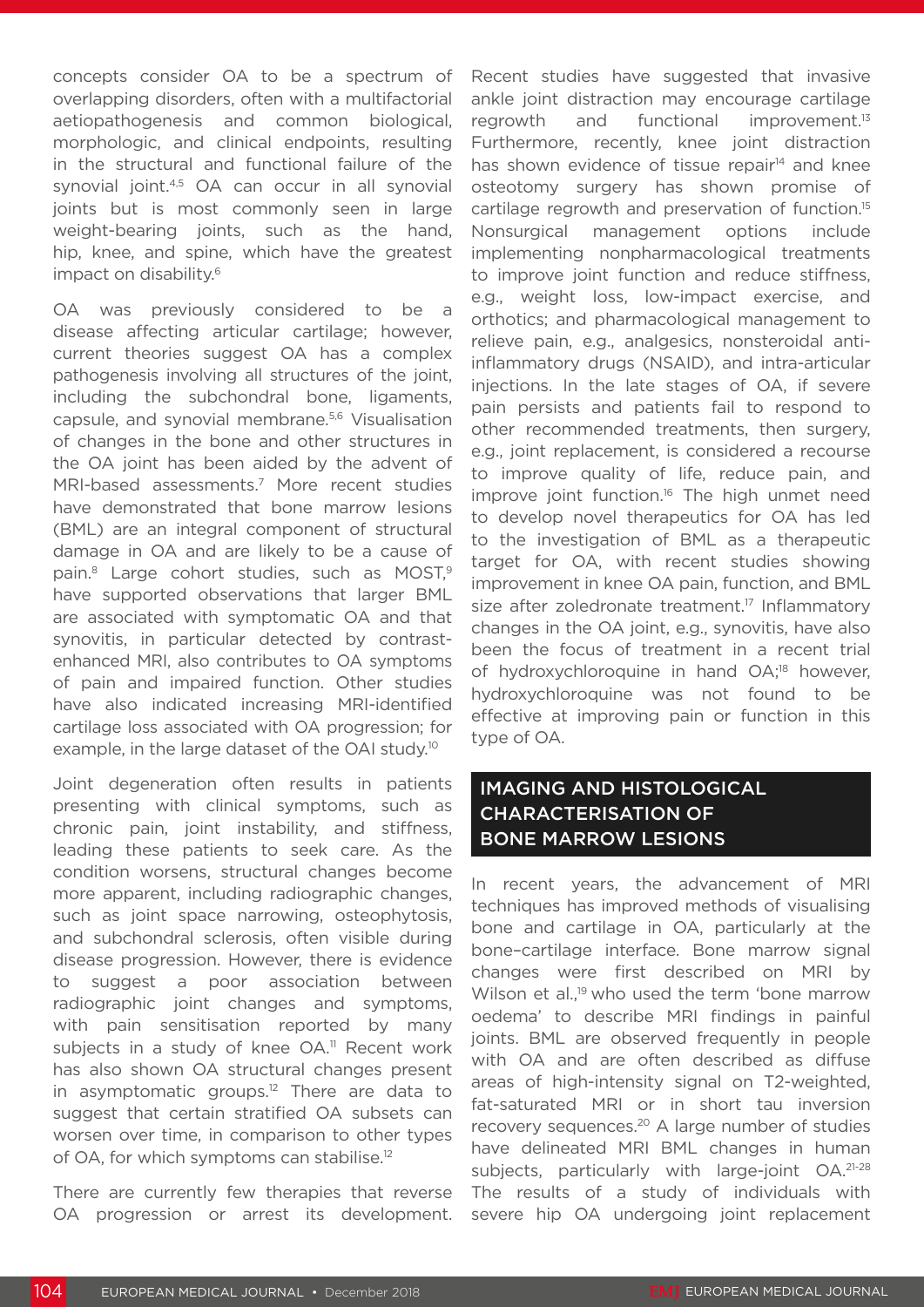established that the sum of BML measured via MRI corresponded to joint pain severity and the number of microfractures identified histologically.<sup>29</sup> Kornaat et al.<sup>30</sup> followed-up 182 OA subjects after 2 years and established that the total size of BML differed in 66% of the subjects, concluding that BML are involved in a dynamic process and, unlike cartilage loss,

are not a static outcome. In addition, several longitudinal investigations have demonstrated that areas of BML are associated with subchondral cysts and could in fact be early precystic lesions.<sup>31</sup> BML have also been strongly associated with cartilage degeneration, predominantly within areas overlying the lesion.5



#### Figure 1: Imaging and histological analysis of a bone marrow lesion and the surrounding region.

A) Coronal and axial plane of a MRI scan visualising BML and an associated cyst. B) Macroscopic appearance of a BML identified by MRI at the time of tissue harvest during joint replacement surgery. C) Histology of a MRI-identified BML demonstrating typical pathological changes, including new blood vessels, cysts, cellular infiltrate, cartilage within the bone compartment, myxoid/fibrous tissue, and trabecular thickening.

BML: bone marrow lesion.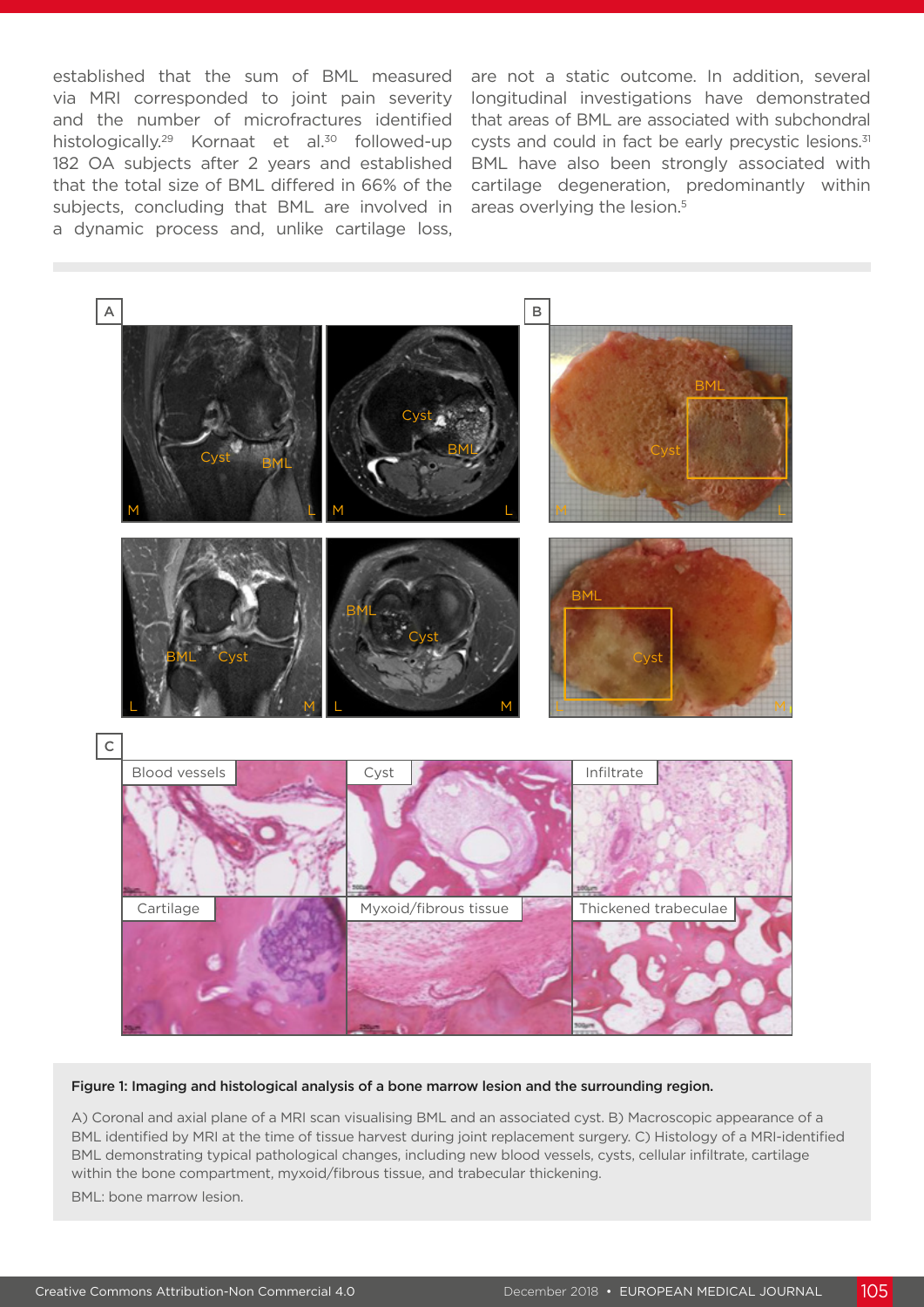With regard to histological analyses, studies have so far focussed on acquiring data from patients undergoing joint replacement surgery of the knee and hip. Zanetti et al.<sup>32</sup> determined histologically that BML contain normal fatty marrow, with marrow necrosis, necrotic or remodelled trabeculae, oedema, and bone marrow bleeding. The same group matched MRI changes to BML abnormalities in a study of participants undergoing total knee replacement and found regions of normal tissue alongside bone marrow fibrosis, oedema, and bleeding.<sup>32</sup> In a study of hip and knee OA, Hunter et al.<sup>33</sup> reported increased bone volume fraction but decreased tissue mineral density within the BML using light microscopy. Samples from the lesion area showed increased trabecular thickness, with granulation, oedema, necrosis, fibrinoid deposition, and hyperplasia of the blood vessel walls. Talianovic et al.<sup>29</sup> reported one of the largest histological studies of hip OA BML to date, in which regions of fibrosis and microfracture formation at different stages of healing were observed. Leydet-Quilici et al.<sup>34</sup> also described oedema, necrosis, and fibrosis within BML biopsies. Using MRI, Roemer et al.<sup>35</sup> previously demonstrated that progression of disease and the development of BML correlated with an increased risk of cartilage loss within the same subregion and that regions without BML were associated with a decreased risk of cartilage loss. Carrino et al.<sup>31</sup> also reported that 87% of subchondral cysts were associated with BML abnormalities on MRI.

Several pathologies are seen histologically within BML, including bone remodelling, oedema, fibrosis, osteonecrosis, and trabecular abnormalities.32,36 Some theories propose that subchondral bone ischaemia may be an initiator for BML by impairing nutrient and oxygen exchange with articular cartilage, reducing cartilage integrity and increasing the risk of OA development.37-40 Others have proposed that bony micro contusions resulting in necrosis may lead to BML. Kijowski et al.<sup>41</sup> suggested that increased intra-articular pressure leads to the permeation of synovial fluid and cellular infiltrate through defects in the articular cartilage into the subchondral bone, resulting in the proliferation of myxomatous tissue within the bone marrow.

### PAIN AND BONE MARROW LESIONS

Recent work has shown that pain in OA arises from several structures within the arthritic joint, including the synovium (from which prostaglandins, leukotrienes, and inflammatory mediators are released), joint effusions, joint capsule involvement, and tendon and muscle weakness, which all contribute to reduced function.42 Synovitis is often observed by MRI in OA and strongly correlates with pain.<sup>35</sup> Cartilage degradation is one of the hallmarks of OA disease<sup>43</sup> and exposes the structures from which pain is most likely arising, since cartilage is an avascular, aneural structure composed largely of extracellular matrix (ECM) embedded sparsely with chondrocytes. There has been growing evidence of BML correlating with recurrent pain and pain severity in several studies, particularly in large-joint OA.44-46 A significant correlation was seen between the presence of larger BML in painful knees as opposed to non-painful knees.<sup>30,44-46</sup> A study evaluating BML changes over time in patients with painful knee OA found that, within 3 months, BML scores decreased in 37 patients and increased in 71 patients.<sup>47</sup> Epidemiological studies have shown a strong correlation between BML observed by MRI and OA-related knee pain in several large cohorts,<sup>44,46</sup> with an odds ratio of 3.2 for the association of BML with pain. These data demonstrate the multifactorial nature of OA and how pain mechanisms are supported by the biopsychosocial model of pain.

# GENE AND PROTEIN EXPRESSION IN BONE MARROW LESIONS

Although a large body of data now exists describing how BML are implicated in OA disease onset and progression, with descriptions of their histology and histomorphometry, very few studies evaluating the genetic and protein expression of BML have been conducted. This study group recently conducted a transcriptomic study of BML in OA.48 The novel findings demonstrated that BML have features of angiogenesis, fibrosis, new cartilage formation, and increased bone turnover, with disruption of the physiological osteochondral interface. In addition, a whole transcriptomic analysis of BML regions was used, finding upregulated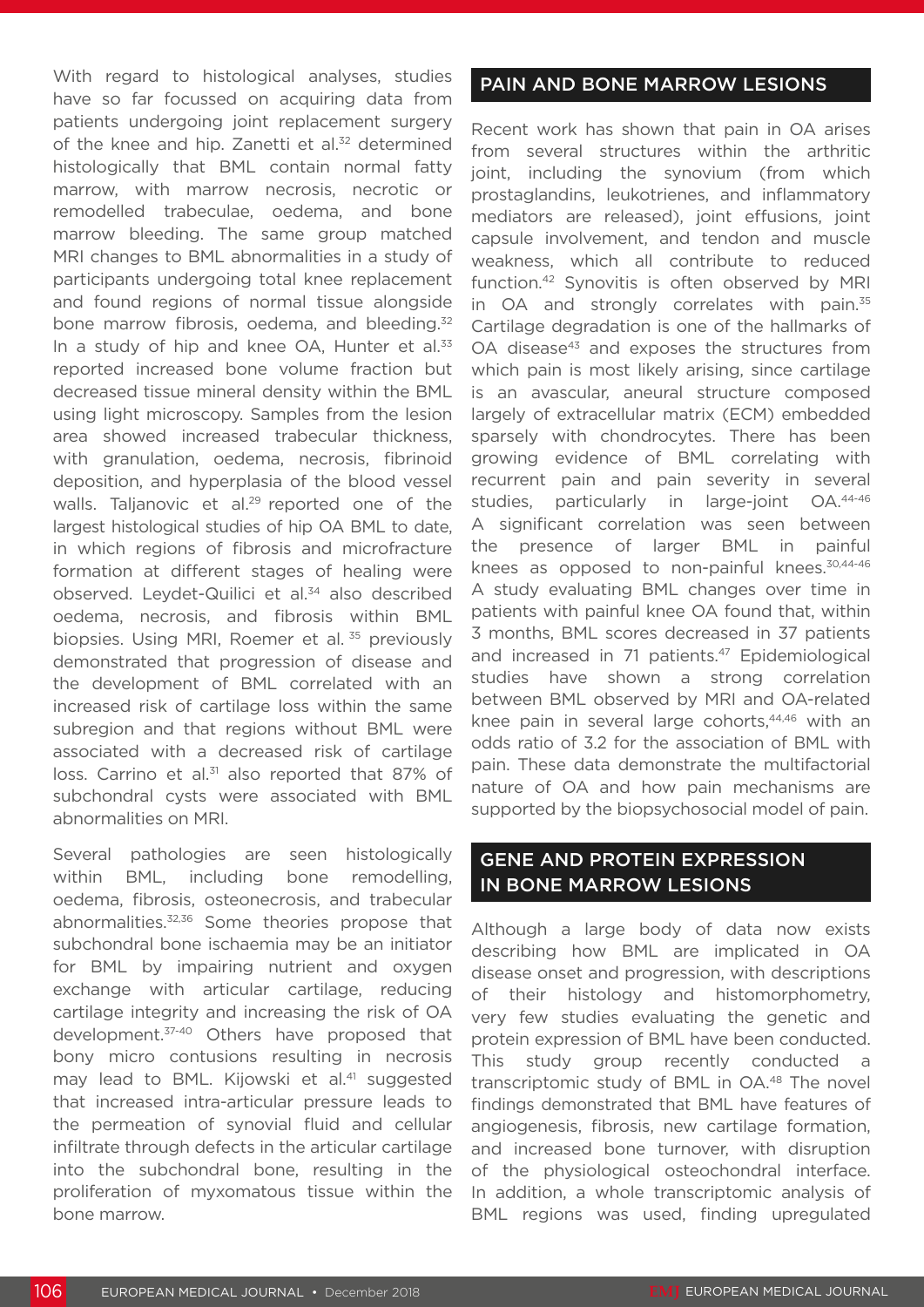expression of genes involved in neurogenesis, pain sensitisation, chemokine and cytokine signalling, as well as cartilage remodelling pathways.48 A multimodal approach with MRI to locate knee OA BML was also performed, followed by detailed histological analyses and whole transcriptomic techniques for a multivariate interrogation of the changes seen within BML. Detailed MRI matching with histological techniques allowed improved visualisation of BML, with direct observation of BML-associated cystic structures using MRI and transcriptomic expression analyses. Higher Western Ontario and McMaster Universities Osteoarthritis Index (WOMAC) pain scores with greater MRI Osteoarthritis Knee Score (MOAKS)-measured tricompartmental damage in advanced versus mild OA were found, as shown by previous studies.<sup>46</sup>

Cystic BML areas have been shown to be surrounded by regions of fibrosis, infiltration by inflammatory cells, and vascular proliferation. Previous hypotheses that BML could be precystic but that not all BML become cystic are also supported by the histological findings in this study and from other groups. $31$  It has been observed that cystic structures found within the BML areas using MRI were cysts but were also adjacent to areas of fibrocartilage, vascular proliferation, chondrogenesis, and amorphous tissue deposition (Figure 1). The authors also observed new cartilage forming deep within the subchondral bone compartment (Figure 1); this new cartilage tissue within the BML could be arising from mesenchymal stem cells (MSC) in the marrow, which has been seen by other groups.<sup>49</sup> Campbell et al.<sup>50</sup> reported altered numbers and phenotypes of MSC in cultures isolated from hip OA BML, showing that BML-derived MSC undergo osteochondral angiogenesis and have lower proliferation and mineralisation capacities *in vitro*.

Microarray studies have shown that the highest upregulated gene from OA BML tissue was *STMN2*, encoding a phosphoprotein involved in regulating microtubule function, responsiveness to nerve growth factor, neuronal growth, and osteogenesis.48 Upregulation of *STMN2* within BML may be involved in developing new neuronal structures and expansion of the BML in OA, thereby causing pain.<sup>51</sup> However, STMN2 protein expression was higher in physiological

bone than BML bone, which could reflect increased STMN2 turnover in OA BML or loss to the circulation due to increased tissue damage. The authors' microarray study also identified neuronal markers, including THBS4, involved in the inflammatory response to central nervous system injury, presynaptic hypersensitivity, and neuropathic pain states.52 In animal models of pain sensitisation, THBS4 is increased locally in dorsal root ganglion neurons and contributes to pain behaviour, which can be inhibited by the calcium channel modulator gabapentin.<sup>53</sup>

Genes implicated in neuronal morphogenesis have also been identified in BML, including *ATP6V0D2*, *PSIP1*, *NYAP2*, *FERM*, and *FRMPD4*, encoding proteins implicated in central nervous system development and pain states.<sup>54,55</sup> ECM genes have also been associated with BML, including *MMP13* and collagen genes, *COL16A1*, and those encoding fibronectins and growth factors that are known to be bound within the ECM.56

BML are regions of high metabolic activity with increased cell turnover, bone remodelling, and neuronal and inflammatory gene signatures, and gene ontological analyses have revealed the involvement of canonical pathways in chemokine, integrin, and cytokine signalling. There is evidence of neurodevelopment and pain pathway signalling represented by the Alzheimer's, Notch, catenin, and Wnt pathways, alongside vascular endothelial growth factor and angiogenic pathway expression. Studies by Hopwood<sup>57</sup> and Chou et al.<sup>58</sup> analysing the gene expression profiles of OA bone showed expression of bone remodelling signalling pathways, including Wnt, TGF-β, and bone morphogenic protein (BMP), and bone remodelling molecules, such as periostin and leptin. Additionally, Kusumbe et al.59 described how the growth of blood vessels in bone and osteogenesis are coupled, proposing that Type H endothelial cells mediate local growth of the vasculature and provide specific signals for perivascular osteoprogenitors. The same group reported that endothelial Notch activity promotes angiogenesis and osteogenesis in bone.<sup>60</sup> The authors have also demonstrated *OMD* expression in BML tissue and Ninomiya et al.<sup>61</sup> showed that osteoclast activity induces *OMD* expression in bone, suggesting BML represent areas of active bone remodelling.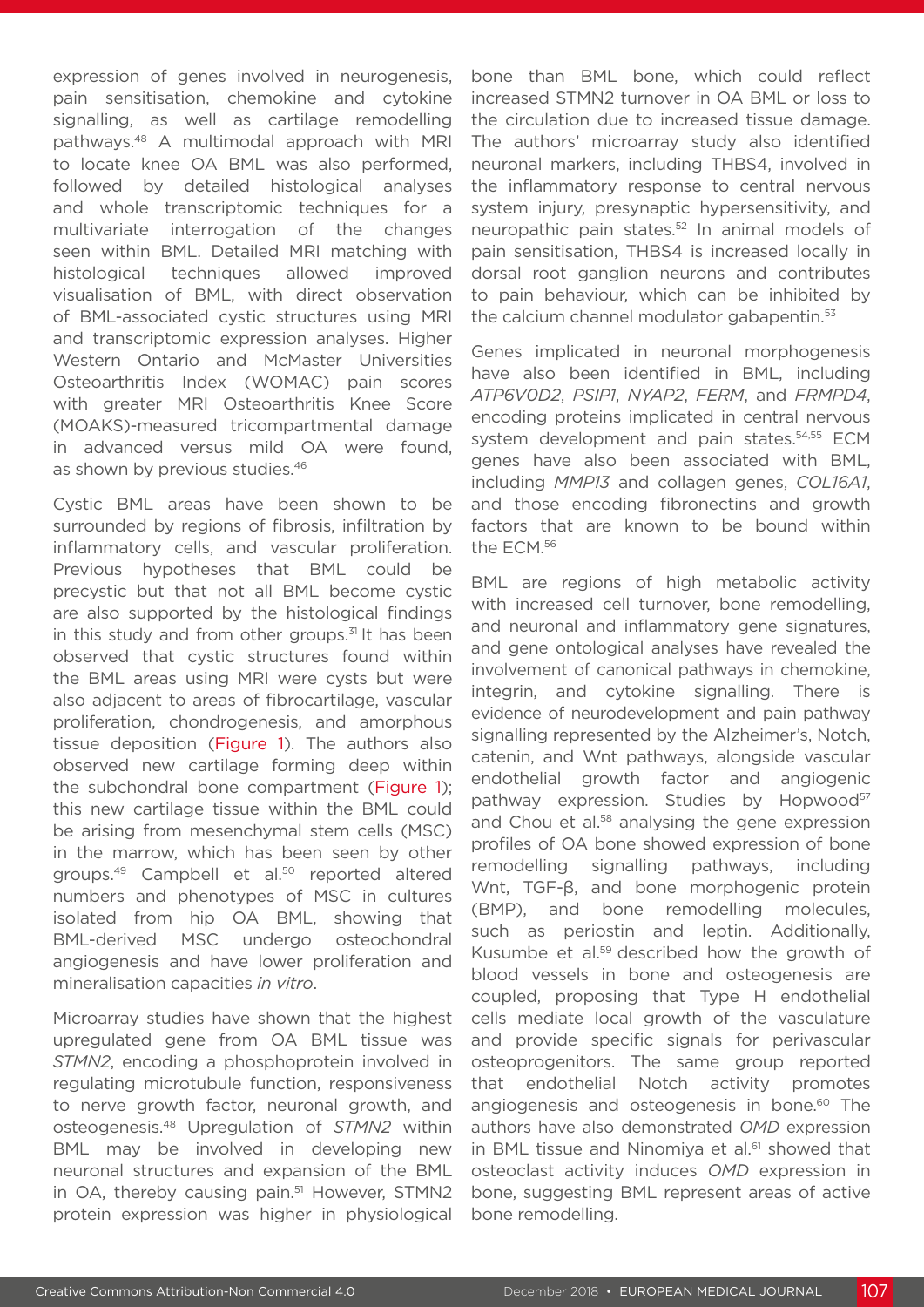The expression of angiogenic and osteogenic genes, along with the tissue changes identified in BML, suggest that vascular proliferation and bone formation are likely to be coupled in BML development. Since blood vessels are formed within neurovascular bundles, it is likely that the increased neuronal pathway gene expression, including *STMN2*, *THBS4*, *PSIP1*, *NYAP2*, and genes encoding catenin, which are among some of the most highly expressed genes in BML analyses, are implicated in neural pathway development, nerve formation, and pain mediation in BML tissue.

Gene arrays of BML have also identified molecules within the Wnt signalling pathway, including catenin, and other studies have demonstrated a critical role of Wnt signalling in the production and persistence of neuropathic pain after nerve injury and bone cancer.<sup>62</sup> Studies using rodent models have suggested that in nerve injury and bone cancer pain models, Wnt signalling is activated, which may contribute to pain by regulating proinflammatory cytokines IL-18 and TNF-α, respectively, as well as NR2B and subsequent Ca<sup>2+</sup>-dependent signals in the dorsal horn. This analysis also showed a high representation of inflammatory chemokines and cytokine signalling, while other groups have also identified chemokines involved in OA pain; for example, CCR2 was recently reported to mediate pain in a murine model of OA.<sup>63</sup> Microarray data suggest that chemokine pathway molecules could be pain sensitisers in BML.48 Walsh et al.<sup>64</sup> highlighted that OA neurovascular changes at the osteochondral junction, including vessels and both sensory and sympathetic nerves breaching the tidemark, could be a source of joint pain. The genes identified in BML transcriptomic analyses support the hypothesis of neurovascular gene upregulation in BML tissue.

One of the most highly expressed genes in BML tissue is *MMP13*, traditionally thought to encode an enzyme expressed in cartilage that is involved in regulating ECM turnover and cartilage destruction in OA.65 Increased bone matrix microdamage and altered vasculature in the subchondral bone of BML have also been demonstrated in a recent histological study of 73 subjects undergoing knee joint replacement surgery.<sup>66</sup> Supporting the importance of matrix turnover in OA, data have shown that Type II collagen degradation products are increased in the urine of subjects with advanced OA who had MRI-identified BML.48 The *de novo* cartilage formation observed within BML, coupled with the increased transcriptomic expression of *MMP13* observed using microarray and the detection of MMP13 cleavage products, could suggest recapitulation of the embryonic bone development phenotype within OA BML regions.

Although much has been learned over the last few years with respect to gene expression and protein turnover at the osteochondral interface in OA, further validation of the molecules identified and their relative importance in distinct stages of OA pathophysiology is required. Validation of genes and proteins involved in matrix turnover, angiogenesis, and neurogenesis will not only assist in OA disease stratification but will also identify therapeutic targets.<sup>67</sup> It is conceivable that information on pertinent molecular markers in OA, coupled with MRI data, may assist in improved patient stratification that could help in developing more targeted treatments for people with OA.

## SUMMARY

Recent work, supported by MRI studies and tissue analyses, has demonstrated that OA is a disease of the whole joint. Symptoms of pain and impaired function are influenced by joint synovitis, joint effusion, tendon and ligament involvement, and the presence of BML, which are most easily detected by MRI. BML in OA represent regions of high metabolic activity, with expression of genes involved in neuronal development, pain, ECM turnover, cartilage and bone formation, and angiogenesis. Recent work focussing on the bone–cartilage interface in OA and the deeper underlying bone has revealed that BML development is an important step in OA pathogenesis. The new findings from gene array and protein studies of BML suggest the possibility of developing new diagnostic tools; for example, identifying angiogenesis and bone turnover markers based on ECM turnover. However, further evaluation is required of the genes associated with specific markers of BML region, size, and severity. It is also possible that the enlargement of BML is associated with specific markers identified from gene array studies, which requires further work to evaluate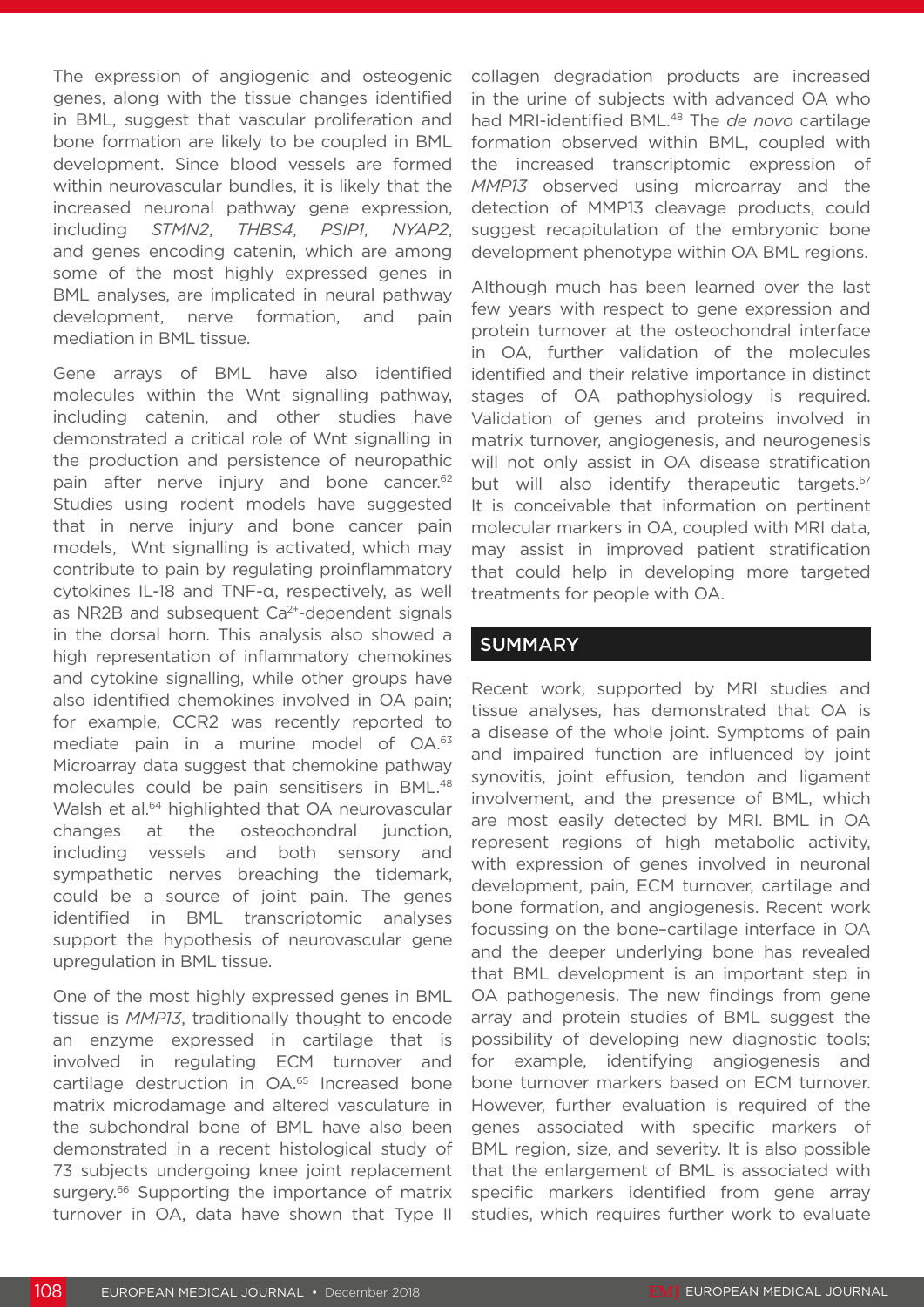from the synovia, cartilage, and BML with MRI of the target joint may be used to assess the degree and severity of damage of an OA joint.

BML at different stages of development and The findings from BML functional tissue studies formation. It is conceivable that in the future, also raise the possibility of developing future combined testing of molecular markers identified therapies targeting BML formation and turnover for OA, which is the most common arthritic disease worldwide.

#### References

- 1. Buckwalter JA, Martin JA. Osteoarthritis. Adv Drug Deliv Rev. 2006;58(2):150-67.
- 2. Woolf AD, Pfleger B. Burden of major musculoskeletal conditions. Bull World Health Organ. 2003;81(9): 646-56.
- 3. Lawrence RC et al. Estimates of the prevalence of arthritis and other rheumatic conditions in the United States. Part II. Arthritis Rheum. 2008;58(1):26-35.
- 4. Brandt KD et al. (eds.), Osteoarthritis (2003), Oxford: Oxford University Press.
- 5. Hunter DJ et al. Increase in bone marrow lesions associated with cartilage loss: A longitudinal magnetic resonance imaging study of knee osteoarthritis. Arthritis Rheum. 2006;54(5):1529-35.
- 6. Buckwalter JA et al. The impact of osteoarthritis: Implications for research. Clin Orthop Relat Res. 2004;(427 Suppl):S6-15.
- Roemer FW et al.; MOST Study investigators. Change in MRI-detected subchondral bone marrow lesions is associated with cartilage loss: The MOST study. A longitudinal multicentre study of knee osteoarthritis. Ann Rheum Dis. 2009;68(9):1461-5.
- 8. Hunter DJ et al. Evolution of semi-quantitative whole joint assessments of knee OA: MOAKS (MRI Osteoarthritis Knee Score). Osteoarthritis Cartilage. 2011;19(8):990-1002.
- 9. Felson DT et al.; MOST Investigators Group. Synovitis and the risk of knee osteoarthritis: The MOST study. Osteoarthritis Cartilage. 2016;24(3):458-64.
- 10. Dube B et al. The relationship between two different measures of osteoarthritis bone pathology, bone marrow lesions and 3D bone shape: Data from the Osteoarthritis Initiative. Osteoarthritis Cartilage. 2018;26(10):1333-7.
- 11. Neogi T et al. Association of joint inflammation with pain sensitization in knee osteoarthritis: The multicenter osteoarthritis study. Arthritis Rheumatol. 2016;68(3):654-61.
- 12. Nicholls E et al. Pain trajectory

groups in persons with, or at high risk of, knee osteoarthritis: Findings from the Knee Clinical Assessment Study and the Osteoarthritis Initiative. Osteoarthritis Cartilage. 2014;22(12):2041-50.

- 13. Zhao H et al. Functional analysis of distraction arthroplasty in the treatment of ankle osteoarthritis. J Orthop Surg Res. 2017;12(1):18.
- 14. Jansen MP et al. Initial tissue repair predicts long-term clinical success of knee joint distraction as treatment for knee osteoarthritis. Osteoarthritis Cartilage. 2018. [Epub ahead of print].
- 15. van Wulfften Palthe AFY et al. Survival and functional outcome of high tibial osteotomy for medial knee osteoarthritis: 1 10-20 year cohort study. Eur J Orthop Surg Traumatol. 2018. [Epub ahead of print].
- 16. Kamaruzaman H et al. Costeffectiveness of surgical interventions for the management of osteoarthritis: A systematic review of the literature. BMC Musculoskelet Disord. 2017;18:183.
- 17. Laslett LL et al. Zoledronic acid reduces knee pain and bone marrow lesions over 1 year: A randomised controlled trial. Ann Rheum Dis. 2012;71(8):1322-8.
- 18. Lee W et al. Efficacy of hydroxychloroquine in hand osteoarthritis: A randomized, double-blind, placebo-controlled trial. Arthritis Care Res (Hoboken). 2018;70(9):1320-5.
- 19. Wilson AJ et al. Transient osteoporosis: Transient bone marrow edema? Radiology. 1988;167(3): 757-60.
- 20. Englund M et al. Meniscal pathology on MRI increases the risk for both incident and enlarging subchondral bone marrow lesions of the knee: The MOST study. Ann Rheum Dis. 2010;69(10):1796-802.
- 21. Crema MD et al. Contrast-enhanced MRI of subchondral cysts in patients with or at risk for knee osteoarthritis: The MOST study. Eur J Radiol. 2010;75(1):e92-6.
- 22. Davies-Tuck ML et al. Total cholesterol and triglycerides are associated with the development of new bone marrow lesions in asymptomatic

middle-aged women - A prospective cohort study. Arthritis Res Ther. 2009;11(6):R181.

- 23. Dore D et al. Natural history and clinical significance of MRI-detected bone marrow lesions at the knee: A prospective study in community dwelling older adults. Arthritis Res Ther. 2010;12(6):R223.
- 24. Doré D et al. A longitudinal study of the association between dietary factors, serum lipids, and bone marrow lesions of the knee. Arthritis Res Ther. 2012;14(1):R13.
- 25. Felson DT et al. Bone marrow edema and its relation to progression of knee osteoarthritis. Ann Intern Med. 2003;139(5 pt 1):330-6.
- 26. Laberge MA et al. Obesity increases the prevalence and severity of focal knee abnormalities diagnosed using 3T MRI in middle-aged subjects--Data from the Osteoarthritis Initiative. Skeletal Radiol. 2012;41(6):633-41.
- 27. Lim YZ at al. Association of obesity and systemic factors with bone marrow lesions at the knee: A systematic review. Semin Arthritis Rheum. 2014;43(5):600-12.
- 28. Raynauld JP et al. Correlation between bone lesion changes and cartilage volume loss in patients with osteoarthritis of the knee as assessed by quantitative magnetic resonance imaging over a 24-month period. Ann Rheum Dis. 2008;67(5):683-8.
- 29. Taljanovic MS et al. Bone marrow edema pattern in advanced hip osteoarthritis: Quantitative assessment with magnetic resonance imaging and correlation with clinical examination, radiographic findings and histopathology. Skeletal Radiol. 2008;37(5):423-31.
- 30. Kornaat PR et al. Bone marrow edema-like lesions change in volume in the majority of patients with osteoarthritis; associations with clinical features. Eur Radiol. 2007;17(12):3073-8.
- 31. Carrino JA et al. MRI of bone marrow edema-like signal in the pathogenesis of subchondral cysts. Osteoarthritis Cartilage. 2006;14(10):1081-5.
- 32. Zanetti M et al. Bone marrow edema pattern in osteoarthritic knees: Correlation between MR imaging and histologic findings. Radiology.